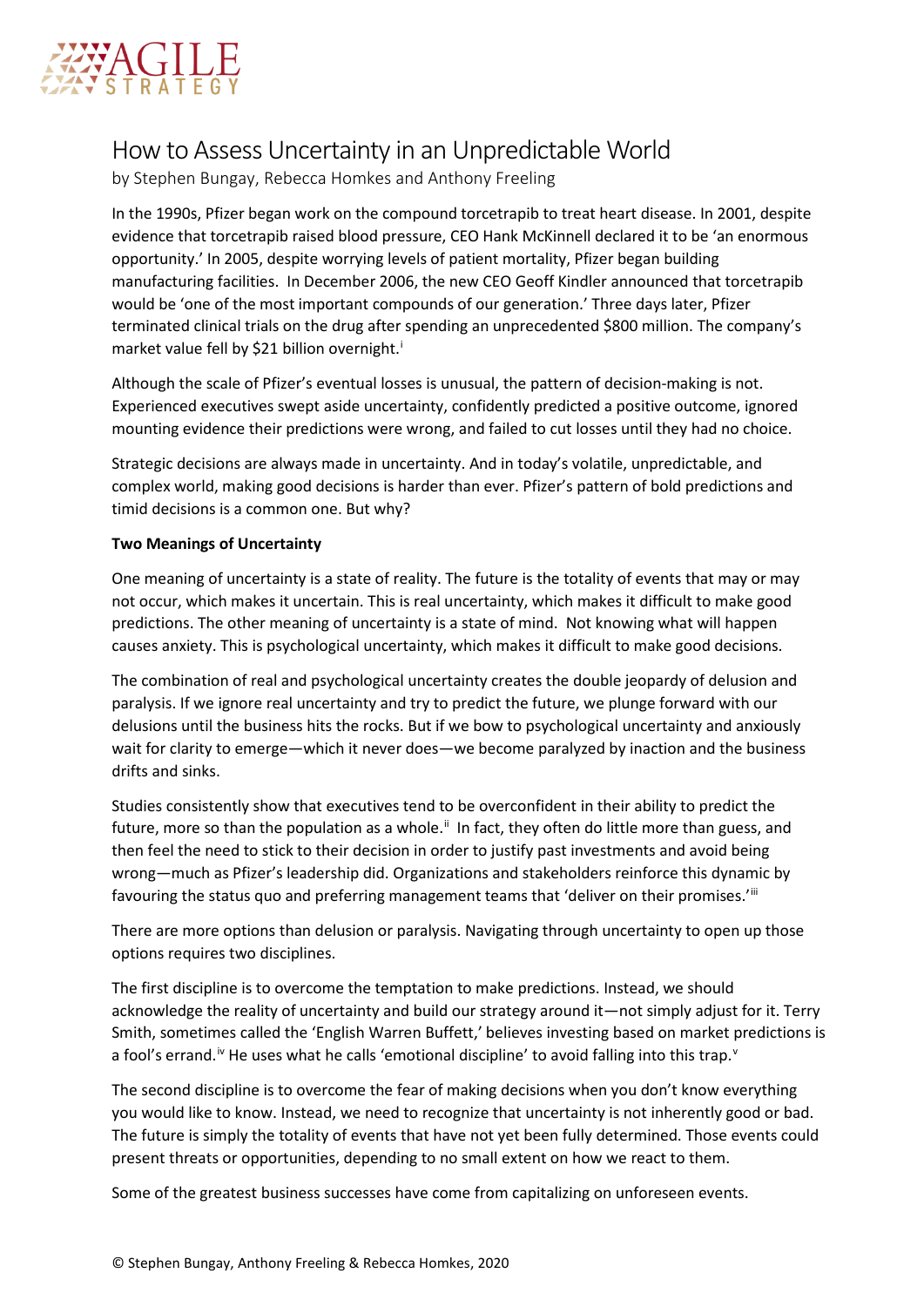

In the 1960s, IKEA was primarily a mail-order furniture company based in Sweden. It had one retail store and in 1965 opened a second store in the suburbs of Stockholm, where low real estate costs meant that IKEA could take over an unusually large space. By chance, the Swedish government announced plans to raise sales taxes the next week. As a result, on its opening day the store was overwhelmed by 18,000 customers. Short of staff, the desperate store manager told his people to man the tills and open the warehouse so customers could pick up the goods themselves.

Later, the manager apologized for his poor planning and assured IKEA's founder, Ingvar Kamprad, that it would not happen again. Kamprad became thoughtful and asked the manager once more to confirm that customers had indeed been willing to pick up their goods from the warehouse and take them to the tills themselves. 'Yes', came the nervous reply. Kamprad then announced that from then on this would be the norm for all IKEA stores, present and future. The problem was an opportunity in disguise. The unexpected crush on opening day drove a pivotal change to the company's business model, which reduced staff costs and became a key element in IKEA's future success. What set Kamprad apart was his attitude toward chance and uncertainty.

To make better strategic decisions when confronting an unpredictable future, executive teams first need to understand the type of uncertainty they face. Different types of uncertainty require different approaches.

## **The Uncertainty Matrix**

There is a consensus among writers about this topic that there is a need for managers to first diagnose the level of uncertainty in the environment before deciding what to do. It should be categorized as simple, complicated, complex or chaotic, or rated according to its level of unpredictability and malleability. However, managers find this hard to do—and they usually get it wrong.<sup>[vi](#page-4-5)</sup>

A simpler and more pragmatic approach is to categorize uncertainty in terms of variables that management teams are able to assess: its degree of familiarity and potential impact on the business. These two variables create an uncertainty matrix (see Exhibit). Plotting uncertainties, their priority and the right approach is not an exact science, but a matter of judgement and it helps if that judgement is a collective one.



*Exhibit 1*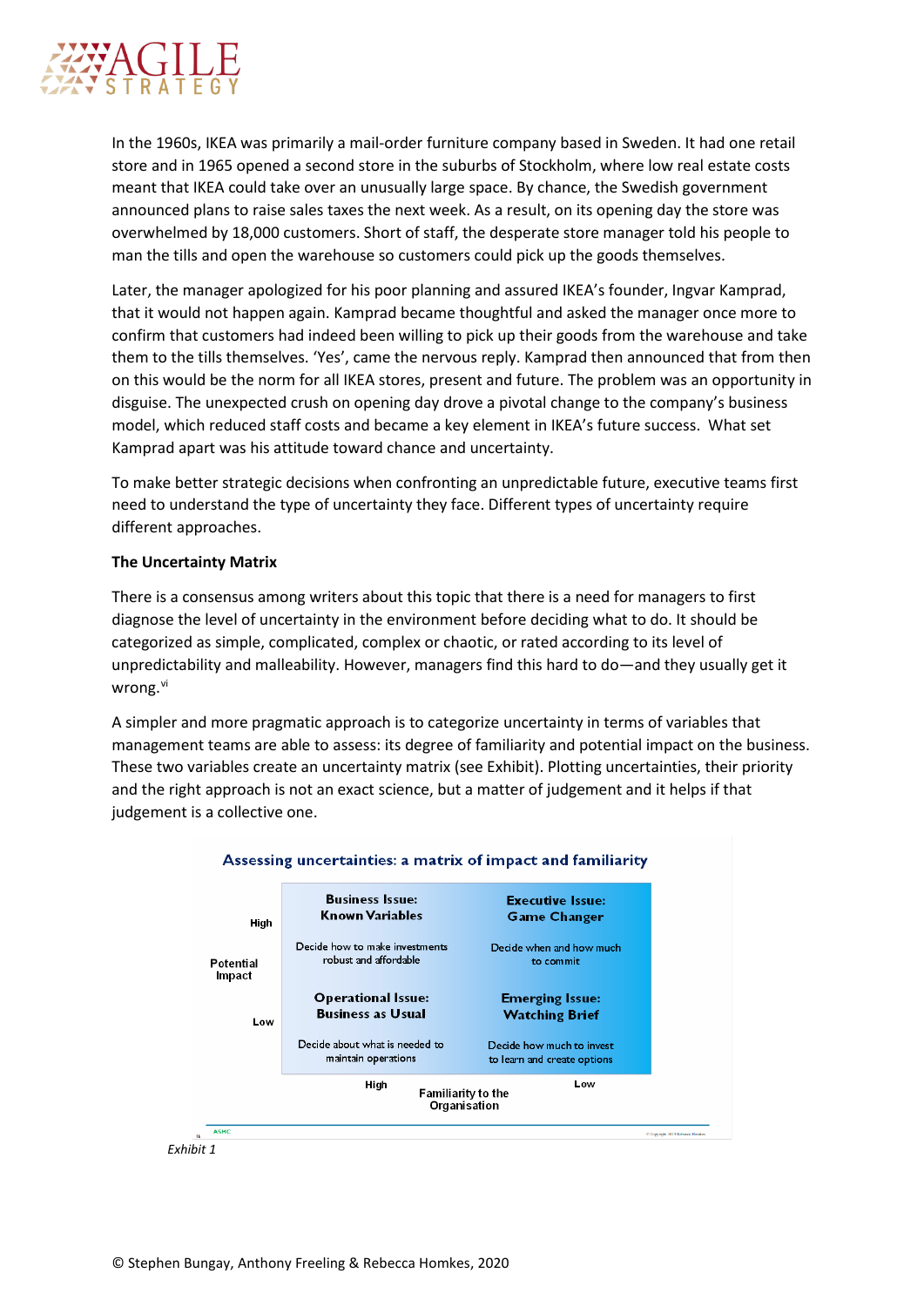

To evaluate familiarity, the executive team can consider a series of questions:

- Can our company's current business model deal with the uncertainty?
- If not, has anything like this happened before?
- If so, which aspects of the current situation are different?
- Is the rate of change linear or exponential?
- Can we identify and control the variables driving change and how they interact?

People tend to overestimate their own levels of certainty and overemphasize the familiar aspects of a situation. When in doubt, move to the right.

To evaluate the potential impact of uncertainty on the business, have the team answer questions such as these:

- Could this challenge our basic beliefs about how our business works?
- Will we get into trouble if we continue down our current path?
- How soon do we need to decide what to do?
- How much will we need to invest?
- If new technology is involved, how could it affect us in the hands of a competitor?

Be sure to clearly distinguish what you know from what you don't know. It's easy to confuse assumptions with knowledge. It's also important to note that trends in technology and society typically take longer than expected to reach a tipping point—and then have a greater impact more quickly than expected.

Answering these questions will result in a prioritized portfolio of potential decisions and a clearer understanding of how to approach each one.

The uncertainties that populate the lower left quadrant are familiar and manageable. That is, they're high on the familiarity axis and low on potential impact. For instance, businesses routinely make budgets and sales forecasts without knowing what the next year will bring. If they are wrong it is annoying, but the consequences are rarely serious.

The upper left quadrant contains uncertainties that require specific experience to master, and are therefore domain specific. Many companies have built up skills and experience enabling them to make good decisions about high-impact uncertainties that would paralyze most of us. For instance, oil companies must make huge investments in drilling exploration wells, based on only partial knowledge. Established processes guide their decision-making and work reasonably well.

Such examples show that despite the weaknesses of human psychology noted above, the human brain also has a decisive strength—the ability to learn. If we have sufficient exposure to initially intractable problems that we must deal with in order to have a business, we can collectively learn to handle them well.

The problem comes on the right-hand side, when the phenomena we face are unfamiliar and our experience may be as much of a trap as a guide. Here we need to learn as fast as possible. Faced with the unfamiliar, the key is not prediction, or making a single right call, but relative rate of learning.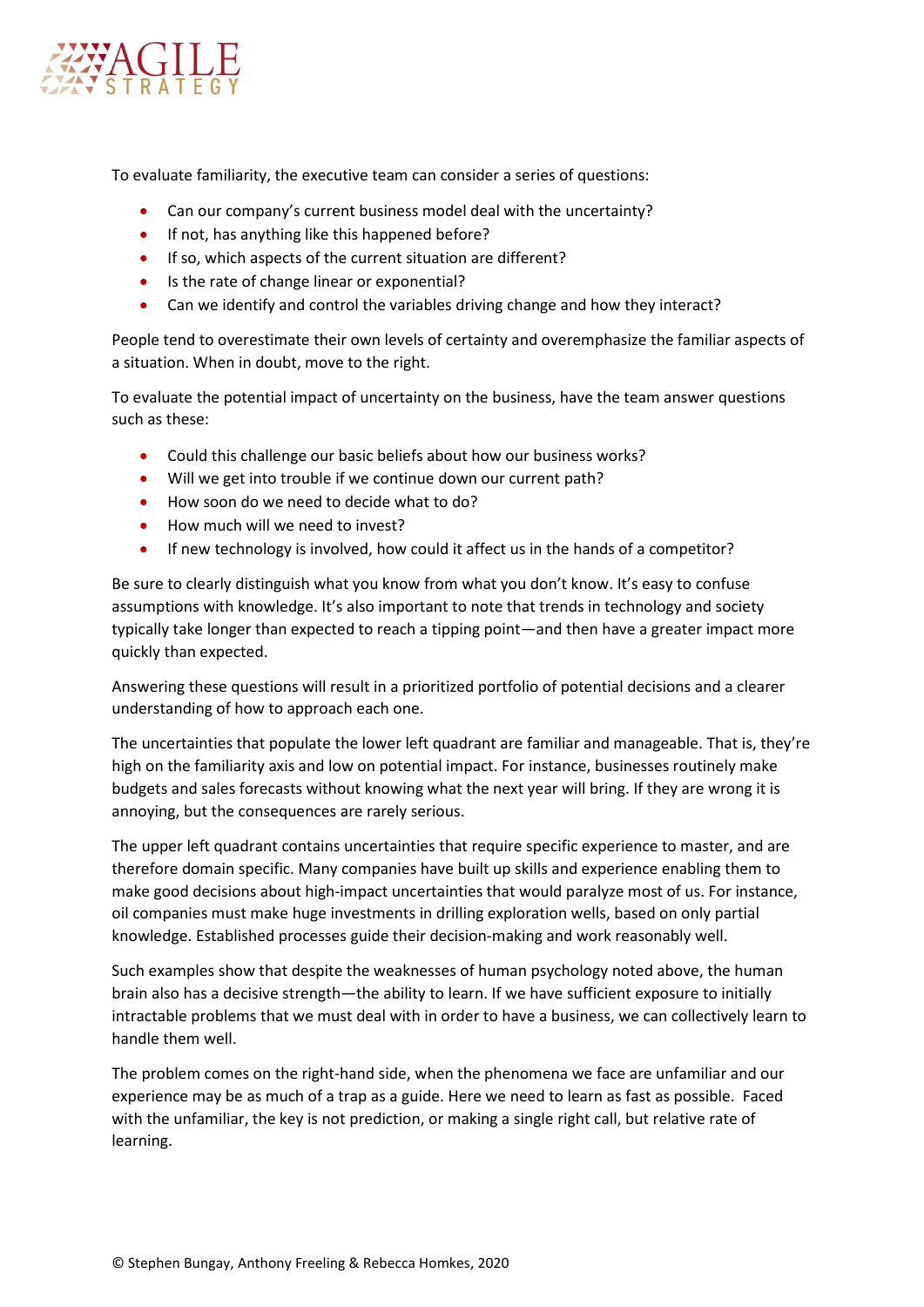

Unfamiliar uncertainties with high potential impact must be managed explicitly as part of the executive agenda. The others can be delegated, tracked, watch-listed, or even ignored, given resource limitations. Think about what items are already budgeted for, and then move emerging issues on to the executive agenda before major resource allocation decisions need to be made.

The degree of impact is often a function of time, as some uncertainties will move from low to high on the matrix over months and years. A key decision is when to move the item onto the executive agenda. When artificial intelligence (AI) was first explored in the 1950s, optimistic forecasts predicted its huge imminent impact—another bold forecast that was wrong. Vii In reality, tracking it made little sense back then. But in the last decade, even though its impact is still uncertain, AI has moved quite quickly to the forefront of people's minds and today there is scarcely any major business not investing in this area.

Exhibit 2 summarizes how different types of uncertainty require different approaches.



*Exhibit 1*

Different types of uncertainty imply different approaches

Relatively familiar situations tend to have data that can be analyzed, known variables, and a relatively clear path forward. These types of uncertainties lend themselves to a probabilistic approach, one that combines planning—drawing on probability theory—and a variety of analytical methodologies.

In contrast, unfamiliar unknowns such as digital disruption, Brexit or AI haven't been encountered before. Some phenomena are sudden and unexpected. In other cases, the unknowns are anticipated but the timing and extent of the implications are unclear. These unfamiliar situations require an exploratory approach, much like navigation in uncharted waters. Like the captain of a ship in the age of sail, business leaders must take an approximate fix on their initial position, set a general compass heading, and post lookouts to avoid hazards that could sink the boat or run it aground.

As a company's knowledge, skills, and familiarity grow, uncertainties that were on the right of the matrix tend to move to the left. Others will fade away over time.